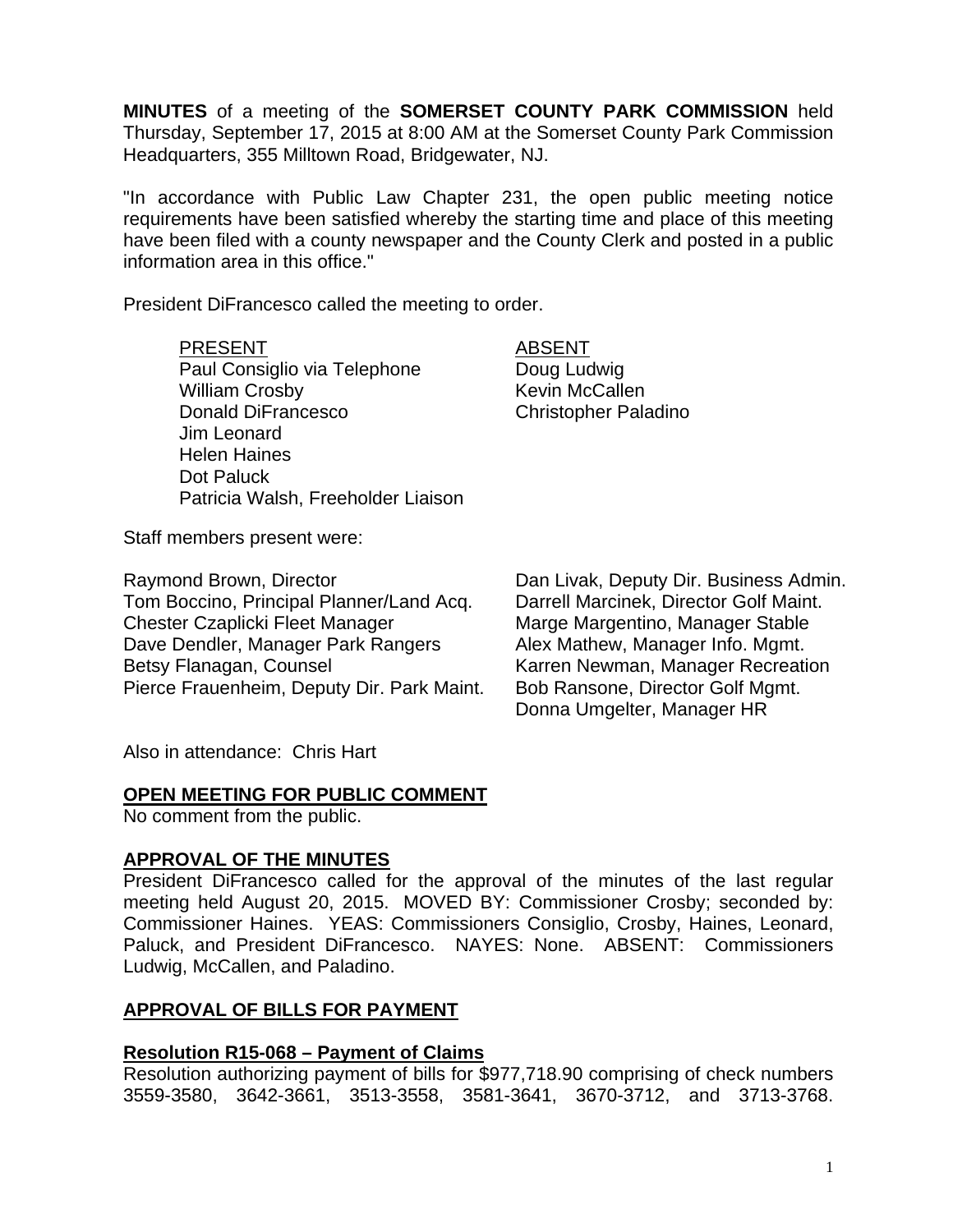MOVED BY: Commissioner Crosby; seconded by: Commissioner Haines. YEAS: Commissioners Consiglio, Crosby, Haines, Leonard, Paluck, and President DiFrancesco. NAYES: None. ABSENT: Commissioners Ludwig, McCallen, and Paladino.

# **DIRECTOR'S REPORT**

Director Brown submitted a report for the month of August 2015.

### **COMMISSIONER CORRESPONDENCE**

- 1. Letter from the Borough of Manville supporting the upgrading of Gerber Field.
- 2. Letter from the Board of Freeholders thanking the Park Commission and staff for another excellent 4-H Fair.
- 3. Two comments and suggestion forms filled out complimenting Colonial Park gardens.
- 4. Letter from the Freeholders informing the Park Commission of the Printmaking Center of New Jersey's License Agreement expiring.
- 5. Thank you letter from Mayor Gallagher for the Park Commission's assistance with keeping the lands adjacent to the Raritan River clean of debris.

# **CONSENT AGENDA**

### **RESOLUTIONS**

The following resolutions were MOVED BY: Commissioner Crosby; seconded by: Commissioner Haines. YEAS: Commissioners Consiglio, Crosby, Haines, Leonard, Paluck, and President DiFrancesco. NAYES: None. ABSENT: Commissioners Ludwig, McCallen, and Paladino.

### **Resolution R15-069 – Approving Printmaking Center of New Jersey License Agreement**

Resolution approves the License Agreement for two (2) years, November 1, 2015 through October 31, 2017.

# **Resolution R15-070 – Requesting Permission for the Dedication by Rider for Outside Employment Services Rendered at the Far Hills Race Meeting**

Resolution approves the dedication.

### **Resolution R15-071 – Award of One Year Extension of a Contract to Furnish and Deliver Animal Feed and Supplements**

Resolution awards the extension to Middle Valley Farms and Bohonyi Corporation. The cost is not to exceed \$148,000.

### **Resolution R15-072 – Award of Third and Final Year of a Competitive Contract for Equine Services**

Resolution awards a contract to Professional Farrier Services, Inc. for Farrier Services; Dr. James L. Smith, Jr. for Equine Dental Services, and Running "S" Veterinary Services for Veterinary Services.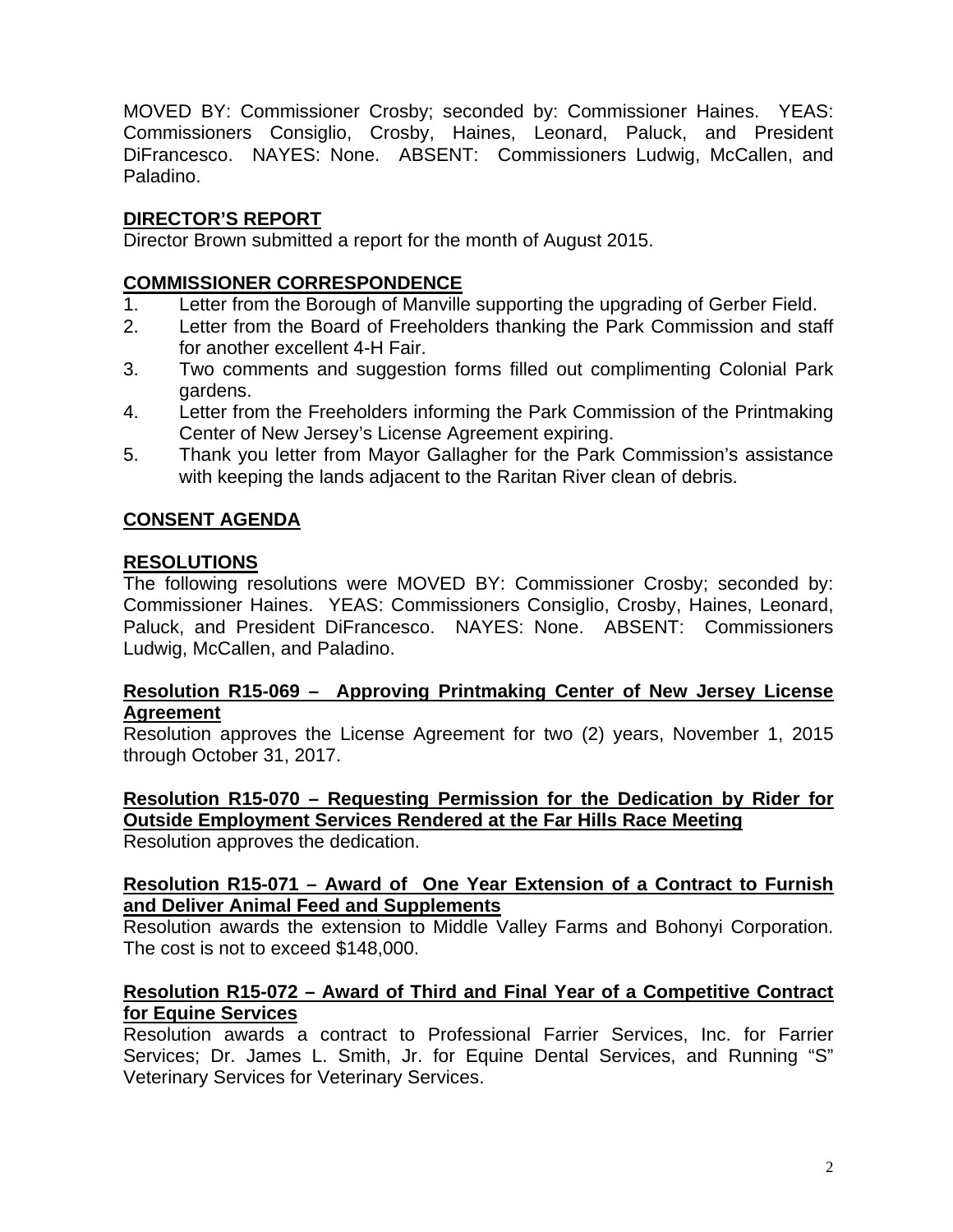### **Resolution R15-073 – Award of County Contract for the Purchase, Delivery, and Installation of a 2015 or Newer Toro 7200Z Mower, Model No. 30495**

Resolution awards a contract to Storr Tractor. The mower is for the Park Maintenance Department. The cost is not to exceed \$18,067.

### **Resolution R15-074 – Award of County Contract for the Purchase and Delivery of Four 2015 or Newer Lastec Pull Behind Mowers 721XR, Each with One Contract Option**

Resolution awards a contract to Finch Services, Inc. The mowers are for the Golf Maintenance Department. The cost is not to exceed \$88,440.

### **Resolution R15-075 – Award of the First Year of a Two-Year Contract for Septic Pumping, Removal, and Disposal Services**

Resolution awards a contract to Kleiza Enterprises, Inc.

#### **COMMITTEE REPORTS**

#### **FINANCE/BUSINESS ADMINISTRATION**

A report was submitted for the month of August 2015.

#### **HUMAN RESOURCES**

Commissioner Consiglio, Chair of the Committee, submitted a report for the month of August 2015.

Donna Umgelter, Manager Human Resources reported that the spring/summer season has ended and seasonal staff are finishing their employment. HR staff is working on making flu shots available to staff.

### **LEISURE SERVICES**

A report was submitted for the month of August 2015.

### **GOLF MANAGEMENT**

Commissioner Paluck, Chair of the Committee, submitted a report for the month of August 2015.

Commissioner Leonard commended the golf course staff and thanked Bob Ransone for a job well done at the Devil's Alumni Association Golf Tournament. Ray stated that he appreciated bringing the event to Neshanic Valley.

#### **INFORMATION MANAGEMENT**

A report was submitted for the month of August 2015.

#### **VISITOR SERVICES**

Commissioner Crosby, Chair of the Committee, submitted a report for the month of August 2015.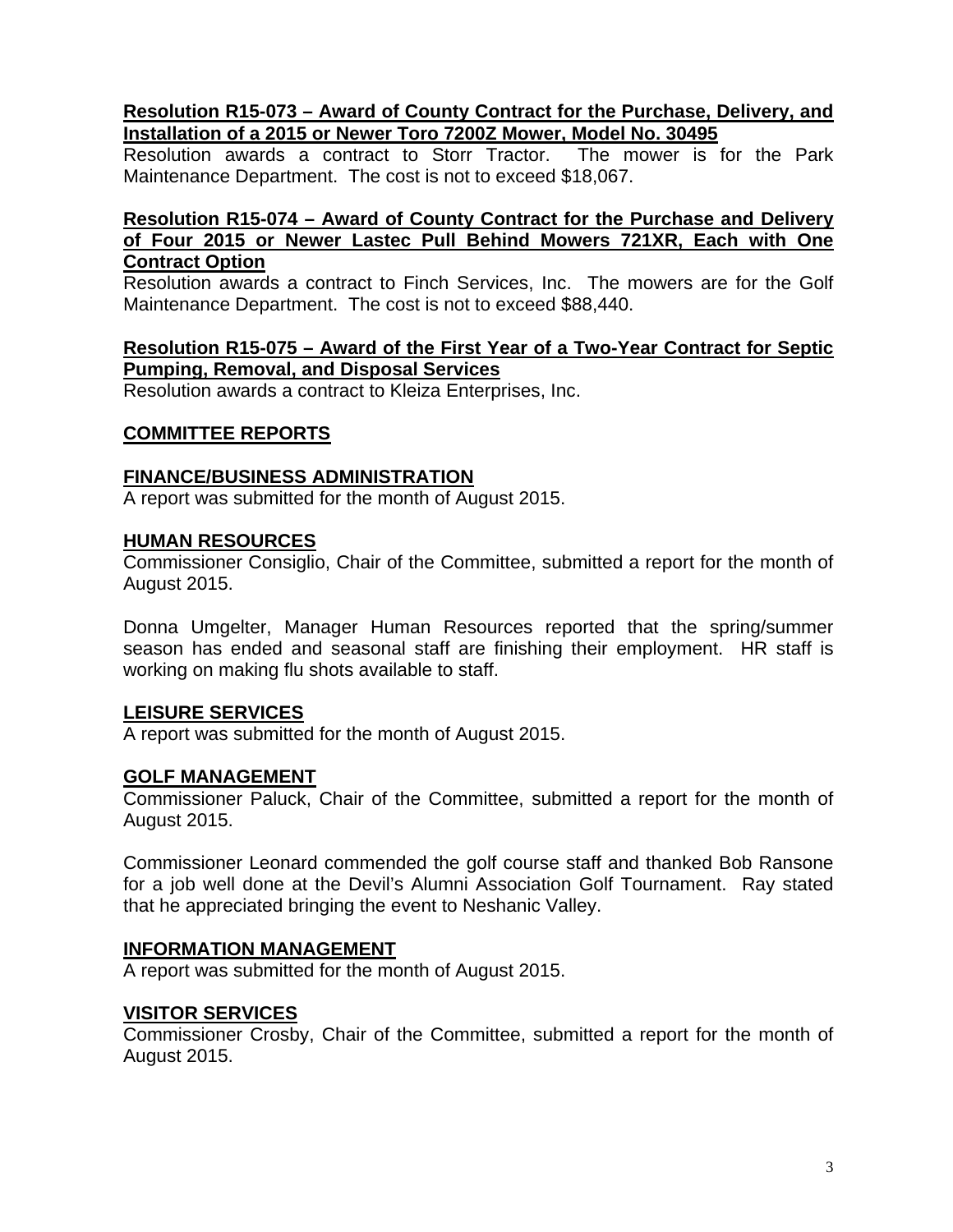Dave Dendler, Manager, Park Rangers reported that the Hawk Watch began on September 1.

### **PROPERTY MANAGEMENT**

Commissioner Crosby, Chair of the Committee, submitted a report for the month of August 2015.

# **PLANNING AND LAND ACQUISITION**

Commissioner Haines, Chair of the Committee, submitted a report for the month of August 2015.

Ray Brown reported that Bound Brook is presenting a new plan for the Raritan River Greenway and would like to put together a presentation for their proposal.

### **CAPITAL FACILIITES – CONSTRUCTION and ENGINEERING**

A report was submitted for the month of August 2015.

Ray Brown reported that staff is working with Engineering on the 2015 Capital Budget allocation.

# **PARK MAINTENANCE & HORTICULTURE**

Commissioner Consiglio, Chair of the Committee, submitted a report for the month of August 2015.

Pierce Frauenheim, Deputy Director reported that the Park Commission will be hosting the Traveling Vietnam Wall at North Branch and a dog show at Colonial Park. The driveway construction at Natirar continues. There was an issue with a bear and its cubs at Buck Garden, which has resulted in a new gate being installed.

### **AUDIT COMMITTEE**

No report this month.

### **FREEHOLDER'S REPORT**

Freeholder Walsh reported that she attended the dog show held at North Branch and stated the people were very pleased with the staff at the Park Commission. There is a meeting with East County Park and Warren to continue with plans to discuss trail enhancements.

# **OLD BUSINESS**

No old business to report.

# **NEW BUSINESS**

Commissioner Crosby discussed the Traveling Vietnam Wall schedule.

A motion to adjourn the meeting at 8:50 a.m. was made by Commissioner Crosby and seconded by Commissioner Haines. YEAS: Commissioners Consiglio, Crosby,